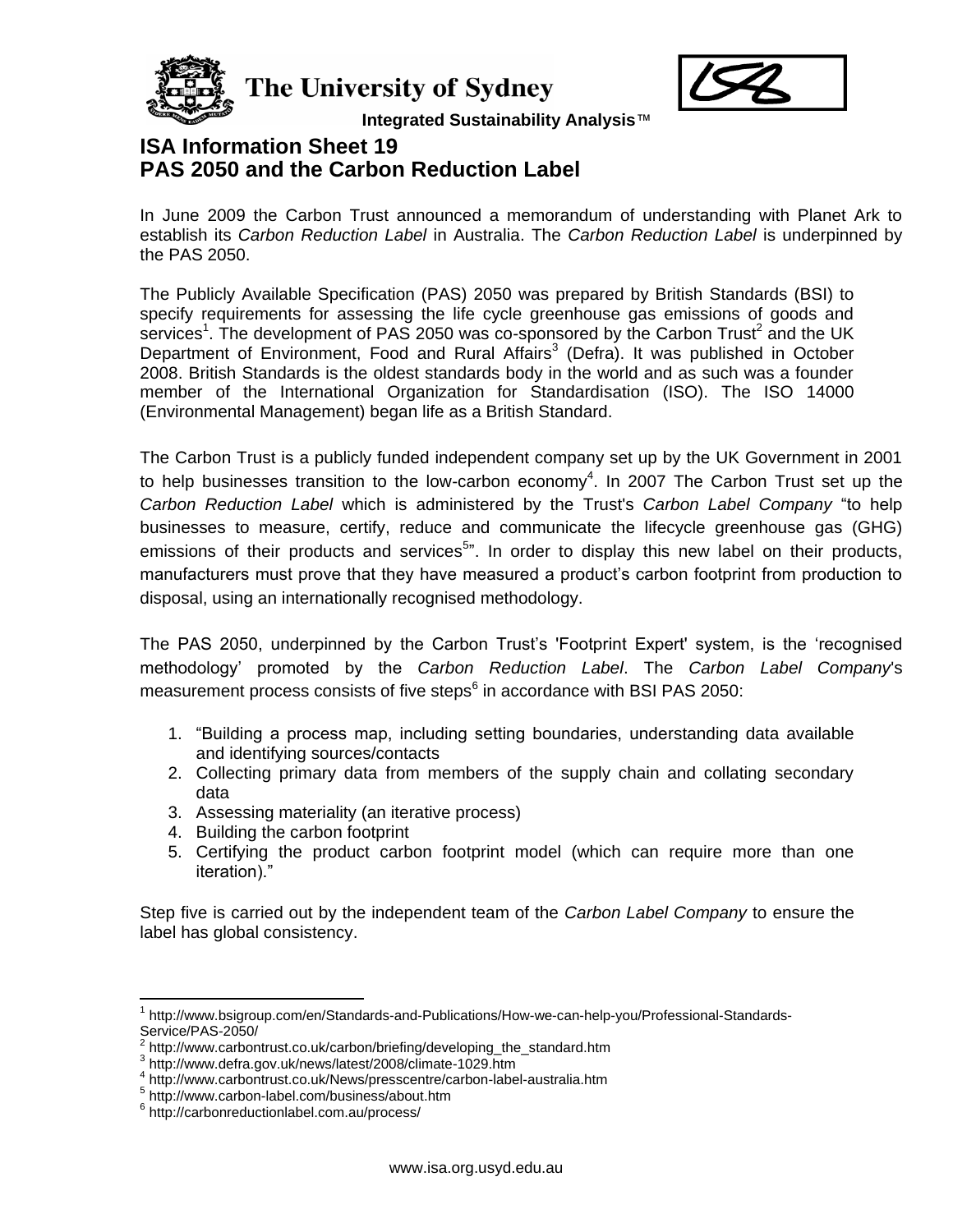

The University of Sydney



**Integrated Sustainability Analysis**™

To ensure global consistency once the footprint has been calculated the *Carbon Label Company* applies a set of "proprietary data and comparability rules". This is because on its own the PAS 2050 cannot fully achieve consistency and comparability between products<sup>7</sup> (or the same product one year to the next). A Code of Good Practice<sup>8</sup> has been developed for the purpose of communicating product emissions and reductions consistently. For example it specifies the level of rounding for the communication of footprints and requires companies to disclose supporting information for its reduction claims including life cycle boundaries and data sources.

Because of developments in Life Cycle Analysis (LCA) techniques some of the processes necessary for PAS 2050 compliance can be addressed within ISA"s input output based LCA methodology itself. This makes redundant much of the time consuming work that was previously needed for example to determine a boundary for your LCA. The ISA methodology itself takes care of the boundary (step 1 above). Whereas PAS 2050 requires that "at least 95% of the anticipated life cycle GHG emissions of the functional unit" must be captured in the assessment (BSI 2008, p. 13) the ISA methodology fully accounts for *all* inputs. There is no need to define a system boundary because every item of the economy is tracked along an infinite supply chain. This greatly simplifies the life cycle assessment process because time and energy do not have to be spent on defining system boundaries and justifying the criteria used to select them (BSI 2008: *Section 6 pp 12 – 16<sup>9</sup> )*. Without the use of input-output based life cycle analysis a tremendous amount of effort would be required to achieve a capture rate of 95% and most sectors cannot reach this capture rate even after collection of 1000 distinct data points<sup>10</sup> (step 2). The ISA methodology requires only the input of onsite (Scope 1 and Scope 2) emissions data and the expenditure accounts for the product in question. If your organisation produces more than one product this may require the development of a rubric for allocation of an appropriate share of non-product specific onsite data and expenditure, however once that is done it's simply a matter of entering the agreed expenditure items and amounts. All Scope 3 emissions are captured from the expenditure accounts (secondary data). Over time, as more primary information is collected from suppliers it can be substituted for the sector averages (secondary data) that are used in the ISA model.

It should be noted that the completeness that is achieved through use of input-output based LCA by far outweighs any loss of specific detail through use of sector averages. Even so, use of ISA"s methodology has the added advantage of being able to substitute more and more accurate emissions data for the default averages as information becomes available. The methodology will show clearly where in the supply chain it is worthwhile spending time collecting primary (first hand/observed) data.

The PAS 2050 also requires that only items with a "material contribution" of more than 1% of the anticipated life cycle GHG emissions associated with the product be included (step 3). However except for the power generation sector, sectors in Australia generally only achieve a total capture rate of between 40% and 90% with a 1% materiality threshold; meaning that many sectors would be far below the total capture rate of 95% required by PAS 2050. With

 $\overline{a}$ 

<sup>10</sup> For more details see: [http://www.isa.org.usyd.edu.au/education/documents/20090220\\_ISA-USyd\\_Pain-Free-](http://www.isa.org.usyd.edu.au/education/documents/20090220_ISA-USyd_Pain-Free-Scope-3v_www-version.pdf)[Scope-3v\\_www-version.pdf](http://www.isa.org.usyd.edu.au/education/documents/20090220_ISA-USyd_Pain-Free-Scope-3v_www-version.pdf)

<sup>7</sup> <http://www.carbon-label.com/business/thecode.htm> code p.9

<sup>8</sup> <http://www.carbon-label.com/casestudies/Opportunity.pdf>

<sup>9&</sup>lt;br><http://www.bsigroup.com/en/Standards-and-Publications/Industry-Sectors/Energy/PAS-2050/>